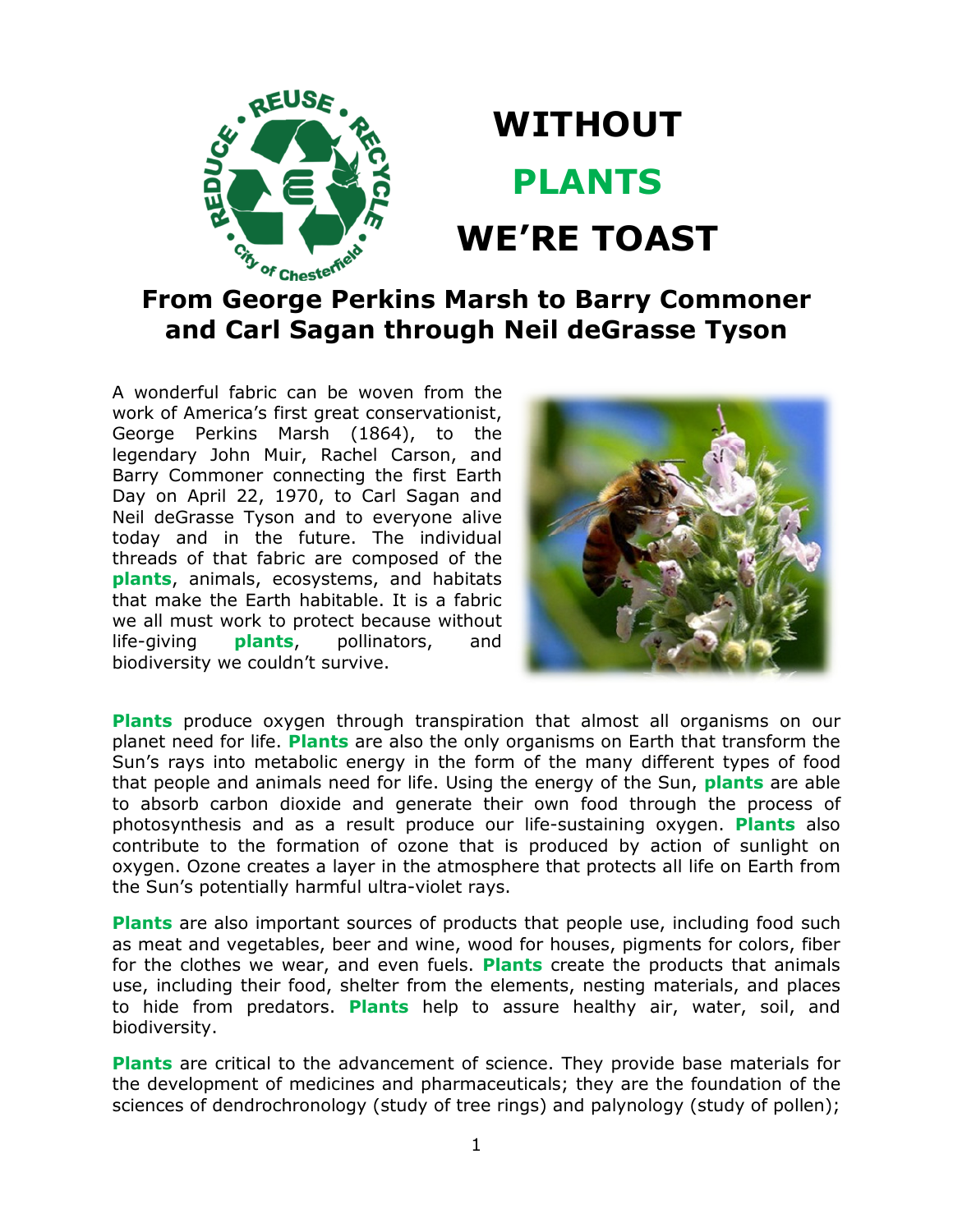and in the form of ancient fossils they are used by geologists/paleontologists to date the age of rock formations. **Plants** and fungi also provide many biodegradable and sustainable products we use every day in our vehicles, homes, and offices.

**Plants** are the primary habitats for many thousand organisms, including the insects, arachnids (spiders), and bacteria that live in, on, or under **plants** from and through roots all the way to the tree-top canopies. **Plants** have extensive fibrous root systems that stabilize the soil and prevent erosion. When those roots die they become part of the soil and make it fertile and healthy. Leaves fall in forests and help maintain the forest floor and watersheds. According to the Soil and Conservation District of Saint Louis County, the State of Missouri has more than 515 soil types, including wetland soils in marshes and along rivers, unstable clay soils that shrink and swell, causing problems for building construction, and the fertile Menfro, the state soil of Missouri, in which grow crops like corn, soybeans, cereal grains, hay, and fruits and vegetables.

**Plant** habitats alter what are called micro-climates by providing shade that moderates temperature. They protect animals from storms of all types, including high winds, thunderstorms, lightning and hail, and sleet. On a larger scale, such as the tropical rainforests of Latin America, Africa, and Asia, **plants** influence temperature, humidity, and rainfall over large areas of the Earth's surface and pump millions of tons of oxygen into the atmosphere that are distributed across the globe.

**Plants** are important elements of the human world because of their incredible beauty! Orchids brighten our world with colorful majesty and diverse flora beauty!





**Plants** also help us define what is beautiful in our personal lives and what inspires us! Check out the beautiful Missouri primrose (top) and purple coneflower (left); they are native wildflowers that are well adapted to home gardens and yards.

**Plants** take many forms including the magnificent California redwoods, fruit trees that grow apples and oranges, trees that produce nuts like almonds and pecans, Saguaro and barrel cactus in southern Arizona, flowers like roses and marigolds, bushes as small as a football and taller than a two-story house, grasses that produce cereal grains like wheat and rice, vegetables we eat like carrots and onions, and herbs that we cook with like basil, cinnamon, and parsley.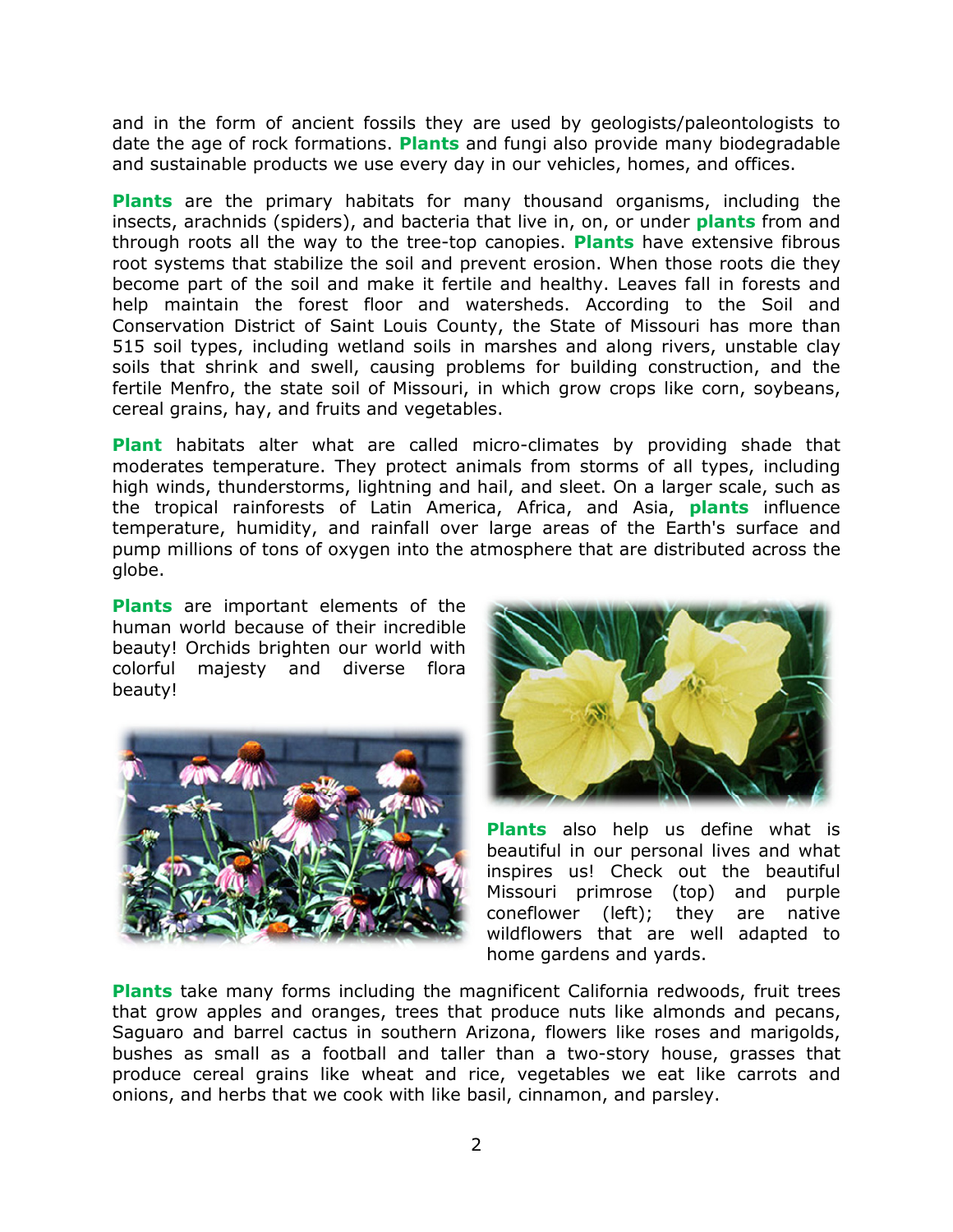Without **plants** we wouldn't have honey, bananas, peanut butter, jelly, or bread. Without **plants** we wouldn't have chocolate, orange juice, or toast. Without **plants** not only would we have no oxygen to breathe but we'd also have nothing to eat because all the animals that depend on **plants** would be gone. Without **plants**, life on Earth as we know it would be impossible because they provide food for humans, pets, and all wild animals.

Today, **plants** and the animal species they support are under great stress as natural habitats throughout the world are being transformed into cities, subdivisions, and cultivated land. Human development has been accelerating for more than 400 years and has made much of the Earth uninhabitable for wildlife and the species on which all life depends. As a result, hundreds of species of **plants** and animals have become extinct, are threatened with extinction, or have become so concentrated in small habitats they are less resilient and become less hardy and healthy.

The great news is that millions of Americans are actively taking part in the effort to create natural habitats in their yards and throughout their communities, habitats that attract and support birds, bees, butterflies, and many other types of wildlife! Creating small-scale, healthy natural ecosystems in yards and on public lands is not hard and only requires a little effort on the part of people who love seeing wildlife in natural settings.

**Plants** require a natural balance of nutrients on which all life as we know it depends. We now can easily help to restore natural world systems by planting native vegetation, respecting **plant** needs for soil, water, and sunlight around our homes, parks, and greenspaces, and by reducing our use of fossil fuels.

## **Simple Things the Average Person Can Do to Help the Earth**

Important points to remember:

- Humans are part of our environment.
- Healthy **plants** in the right places produce healthy ecosystems.
- Chesterfield's community conservation model has gone "global" through the efforts of such great organizations as National Wildlife Federation, Missouri Botanical Garden, BiodiverseCity St. Louis, Conservation Federation of Missouri, and others.

Everyone can help protect native **plants** and animals and the Earth itself by taking a few steps. None of them are difficult though some may take a bit more effort than others. All you need to do is dedicate a little time to help restore those critical quality of life factors.

1. Make your yard biodiverse by planting native vegetation that birds and pollinators depend on for food, shelter, and nesting, like milkweed for Monarch butterflies; be sure to consider native trees/shrubs that produce berries that will attract birds to your backyard throughout the year. Here's a short list of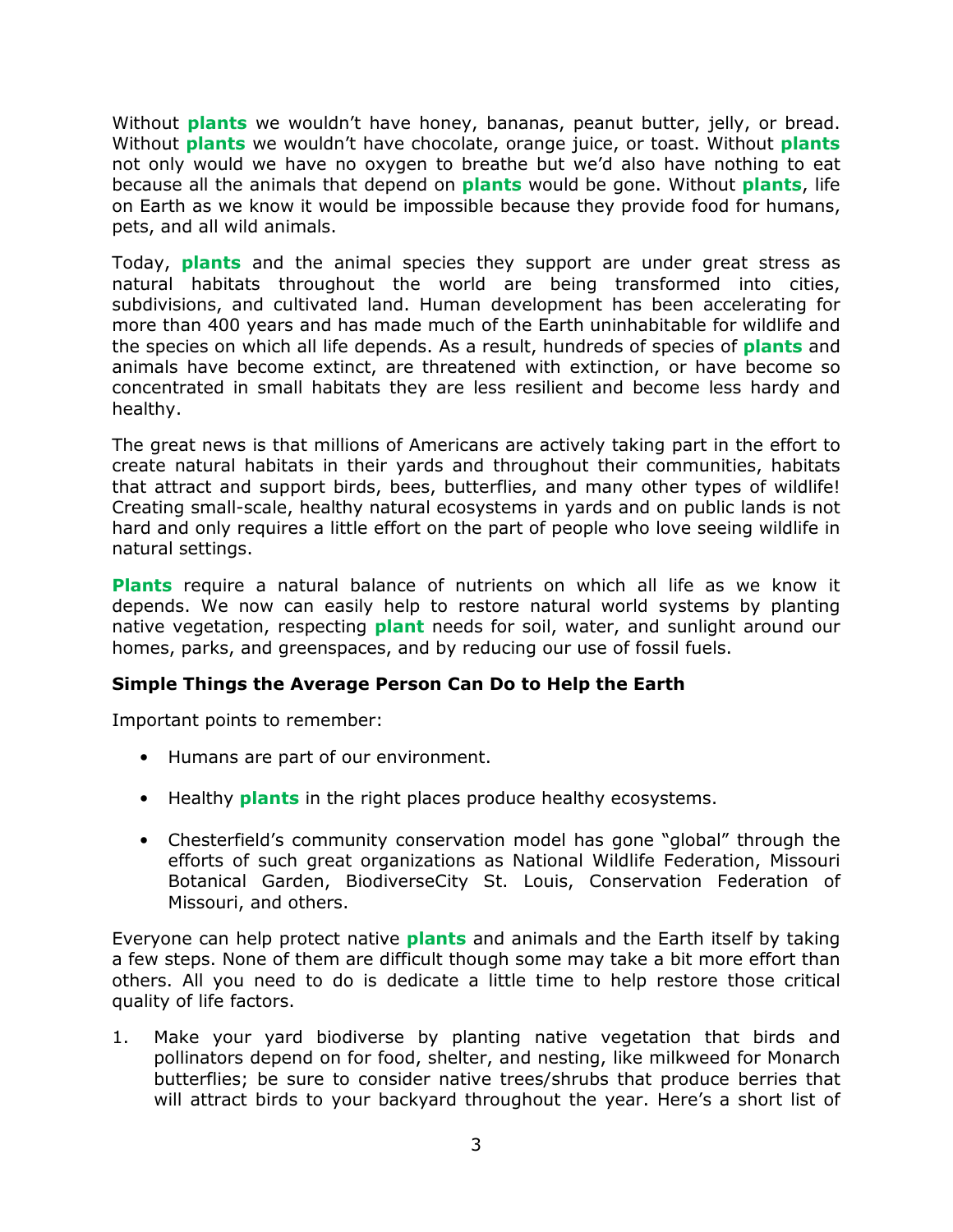common native **plants** that birds and many pollinators love: American holly, blackberry, common chokecherry, cranberry viburnum, cup-plant (*Silphium perfoliatum*), dogwood, elderberry, juniper, New England aster, northern white cedar, shadbush-serviceberry, Staghorn sumac, and wild columbine.



2. Help your family create a rain garden of native species in your yard.

Monarch feeding on butterfly weed (*Asclepias tuberosa*); photo by CCE member Jeanne Clauson in her yard, October 2006; Chesterfield, MO.

- 3. Because roof rainwater runoff from downspouts can cause storm sewer overflows that damage local streams, learn how to combine a "downspout disconnect" program for your house with a rain garden and a small bioswale in your yard planted with native species.
- 4. Join your friends and family in an organization that will enable you to express your love for the Earth through actions that will benefit native **plants** and animals as well as help people who enjoy them.
- 5. Spray the weeds in your yard with vinegar instead of harmful chemicals that can kill other **plants** and insects like bees and bumblebees.
- 6. Install a hummingbird feeder in your yard in the summer and a wild bird feeder in the fall/winter that provides suet, seed cakes, Nyjer thistle seeds, and black oil sunflower seeds, etc.
- 7. Get outside, walk in the woods or along a riverbank, learn the names of local **plants**, like trees and shrubs that grow in your area, and animals like birds that only come in summer, those that are resting here in winter, and those that are here all year round!
- 8. Reduce, Reuse, Recycle, Remanufacture, Repurpose, Restore, Replenish. And consider donating before you throw away items that have useful life.
- 9. Bring reusable bags to the supermarket.
- 10. Use compact florescent or LED bulbs to save energy. Turn off lights when you leave a room. Students can check out online Chesterfield's Blue Planet Green Challenge.
- 11. House cats annually kill many hundred millions of small animals, including birds, chipmunks, field mice, frogs, lizards, non-venomous snakes, and voles. So try to keep your cats from spending long periods of time outdoors unsupervised.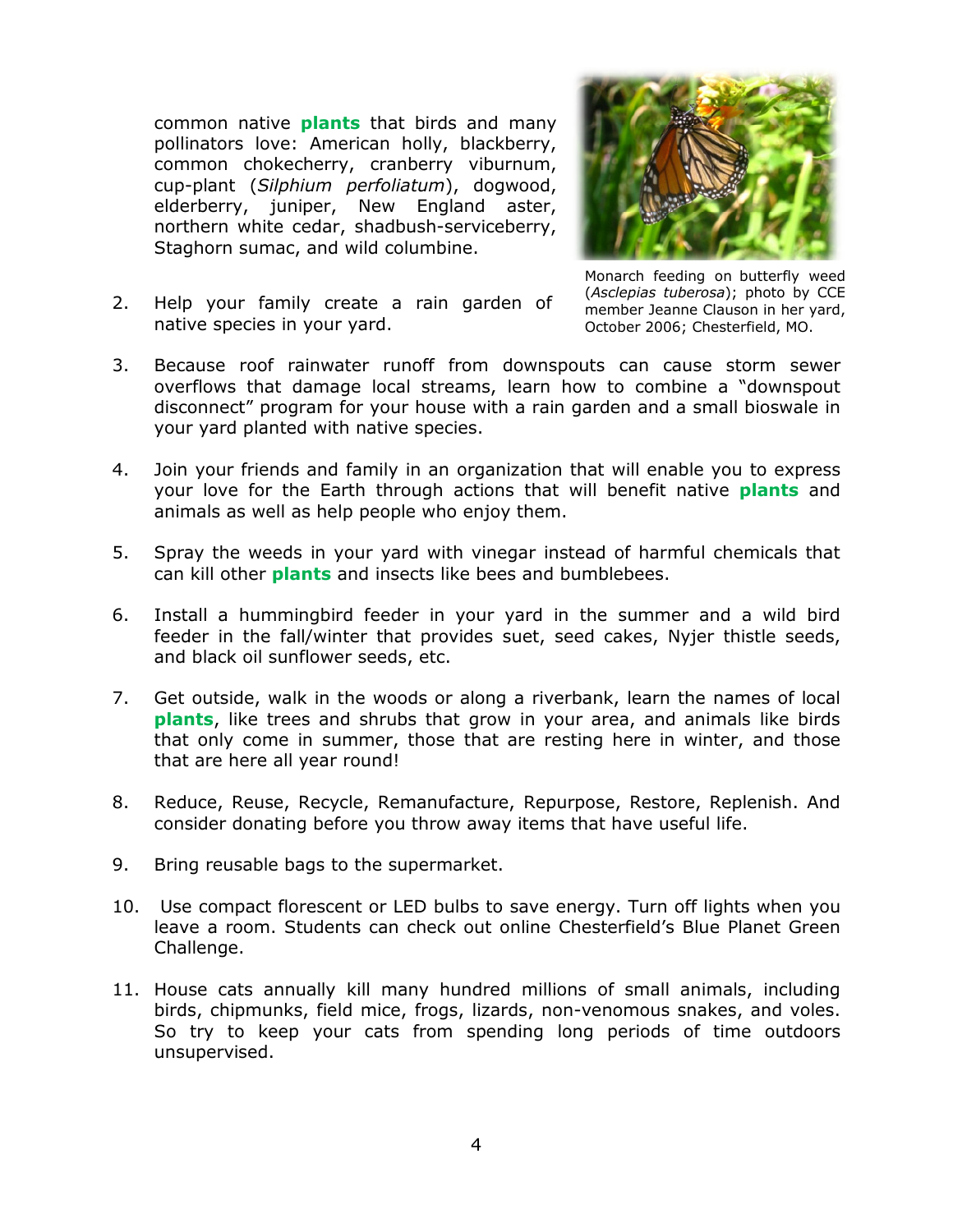- 12. If your house has a landscape irrigation system, ensure it is "on" only in the morning when little water will be lost to evaporation and make sure the sprinklers do not water sidewalks or pavements.
- 13. Help your family build a composting bin and use the compost in your garden and landscape.
- 14. Adopt a local park or greenspace and volunteer to help remove invasive species, clean up visitor areas, maintain trails and exhibits, pick up litter, plant native species, or by becoming a visitor guide to park activities. Help keep Chesterfield's nationally-accredited park system healthy and join Friends of Chesterfield Parks (https://www.chesterfield.mo.us/friends-of-the-park.html).

## **Online Sources of Information:**

BBC News, 3-4-15. "Pollinators in decline around the World," by Matt Walker, http://www.bbc.com/earth/story/20150304-global-pollinators-in-decline

BiodiverseCity St. Louis: http://www.missouribotanicalgarden.org/sustainability/sustainability/biodiversecity-st. louis.aspx

Building a Compost Bin: http://www.wikihow.com/Build-a-Compost-Bin

http://www.organicgardening.com/learn-and-grow/ultimate-compost-bin)

City of Chesterfield, Missouri: http://www.chesterfield.mo.us/national-wildlife-federation.html

http://www.chesterfield.mo.us/chesterfield-earth-day-festival.html

http://www.chesterfield.mo.us/citizens-committee-for-the-environment.html

Conservation Federation of Missouri: http://confedmo.org/

Grow Native: http://grownative.org/

Missouri Botanical Garden:

http://www.missouribotanicalgarden.org/visit/family-of-attractions/shaw-naturereserve/gardens-gardening-at-shaw-nature-reserve/native-landscaping-for-the-homegardener/native-landscaping-manual.aspx

http://www.missouribotanicalgarden.org/sustainability-conservation/sustainable-living/athome/rainscaping-guide/rain-gardens.aspx

http://www.botanical-online.com/theimportanceofplants.htm

http://www.mbgnet.net/bioplants/earth.html